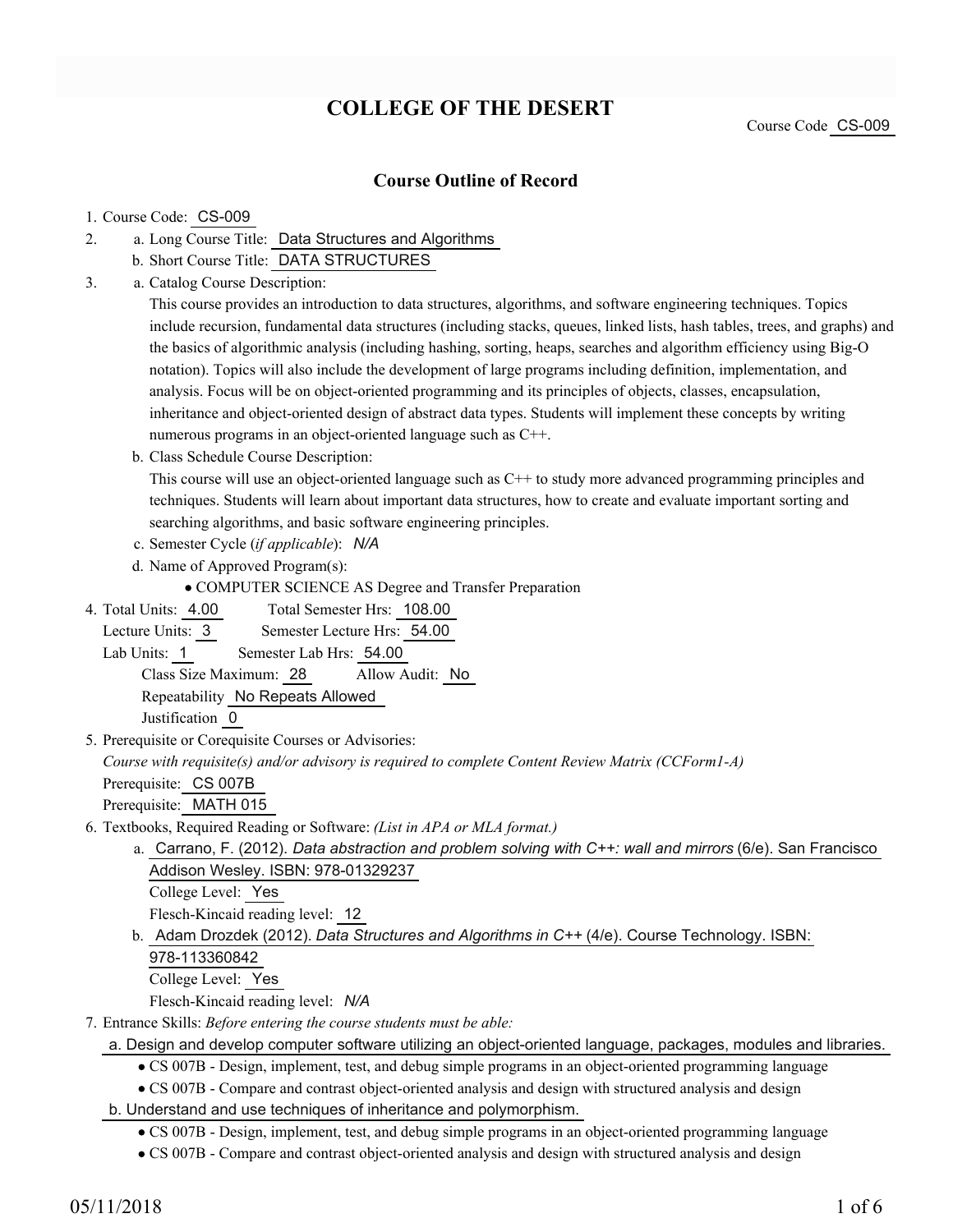c. Select appropriate data structures from the Standard Template Library such as vectors, linked lists, stacks and queues in the design of computer programs to solve complex problems from math and science.

- CS 007B Write programs that use each of the following data structures: arrays, records, strings, linked lists, stacks, queues, and hash tables
- CS 007B Explain how abstraction mechanisms support the creation of reusable software components
- d. Create classes which implement dynamic memory allocation techniques appropriate to the design of computer programs.
	- CS 007B Write programs that use each of the following data structures: arrays, records, strings, linked lists, stacks, queues, and hash tables
- e. Implement advanced file reading and writing methods.
	- CS 007B Explain how abstraction mechanisms support the creation of reusable software components
	- CS 007B Design, implement, test, and debug simple programs in an object-oriented programming language
	- CS 007B Compare and contrast object-oriented analysis and design with structured analysis and design
- f. Provide recursive, iterative and explicit solutions to classic discrete mathematical problems.
	- MATH 015 Provide recursive, iterative and explicit solutions to classic discrete mathematical problems.

g.

Create and manipulate trees and specifically spanning trees to find their minimized forms.

- MATH 015 Create and manipulate trees and specifically spanning trees to find their minimized forms.
- 8. Course Content and Scope:

Lecture:

## **1 Principles of Programmingand Software Engineering**

**1.1**Software Engineering and Object-Oriented Design

- **1.2** Achieving a Better Solution
- **1.3** Key Issues in Programming

## **2 Recursion: The Mirrors**

- **2.1** Recursive Solutions
- **2.2** Counting Things
- **2.3** Searching an Array
- **2.4** Organizing Data
- **2.5** Recursion and Efficiency

### **3 Data Abstraction: The Walls**

- **3.1** Abstract Data Types
- **3.2** Specifying ADTs
- **3.3** Implementing ADTs

## **4 Linked Lists**

- **4.1** Preliminaries
- **4.2** Programming with Linked Lists
- **4.3** Variations of the Linked List
- **4.4** Application: Maintaining an Inventory
- **4.5** The C++ Standard Template Library

## **5 Recursion as a Problem-Solving Technique**

- **5.1** Backtracking
- **5.2** Defining Languages
- **5.3** The Relationship Between Recursionand Mathematical Induction

## **6 Stacks**

- **6.1** The Abstract Data Type Stack
- **6.2** Simple Applications of the ADT Stack
- **6.3** Implementations of the ADT Stack
- **6.4** Application: Algebraic Expressions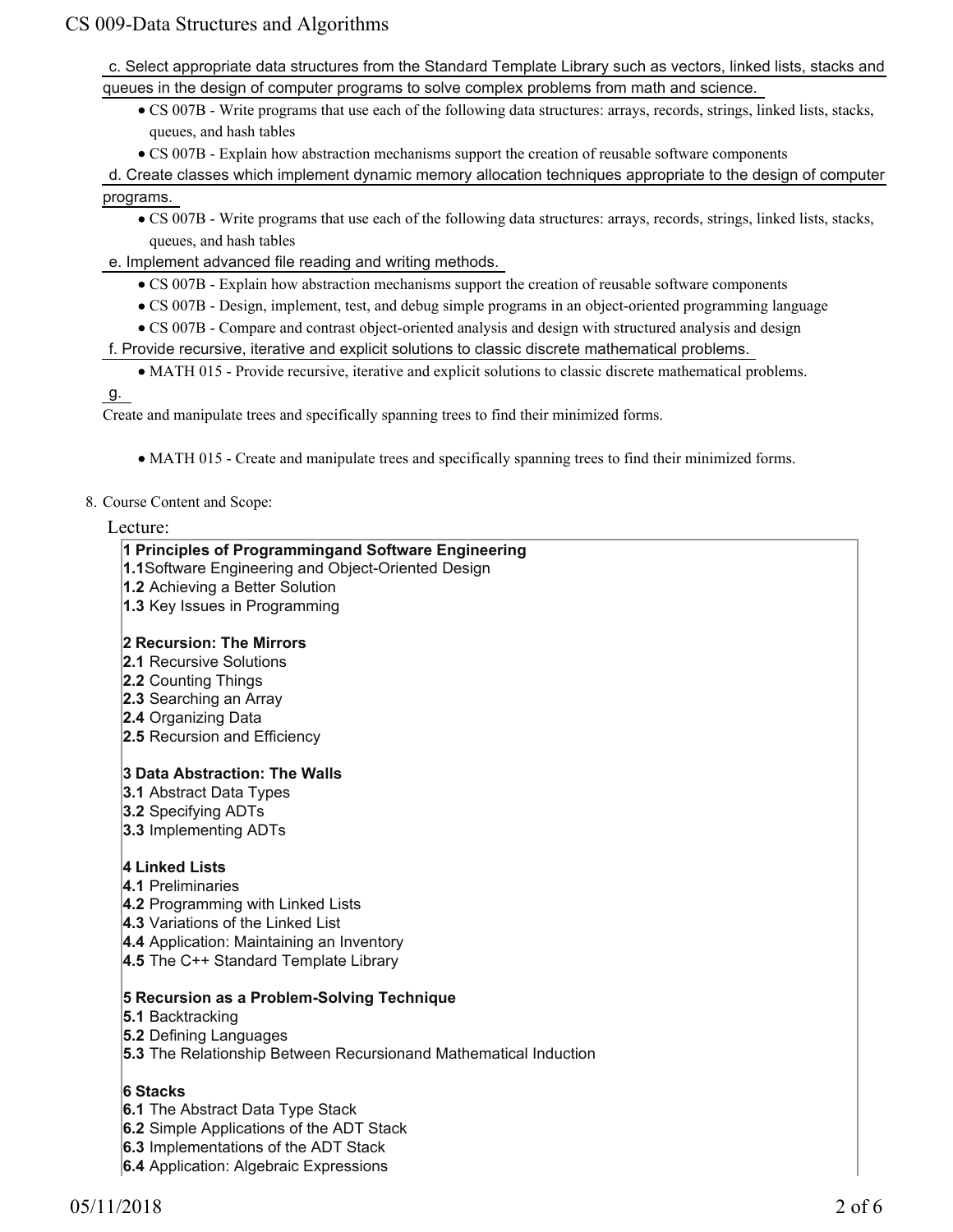**6.5** Application: A Search Problem

**6.6** The Relationship Between Stacks and Recursion

## **7 Queues**

- **7.1** The Abstract Data Type Queue
- **7.2** Simple Applications of the ADT Queue
- **7.3** Implementations of the ADT Queue
- **7.4** A Summary of Position-Oriented ADTs
- **7.5** Application: Simulation

## **8 Advanced C++ Topics**

- **8.1** Inheritance Revisited
- **8.2** Virtual Methods and Late Binding
- **8.3** Friends
- **8.4** The ADTs List and Sorted List Revisited
- **8.5** Class Templates
- **8.6** Overloaded Operators
- **8.7** Iterators

### **9 Algorithm Efficiency and Sorting**

**9.1** Measuring the Efficiency of Algorithms

**9.2** Sorting Algorithms and Their Efficiency

### **10 Trees**

**10.1** Terminology **10.2** The ADT Binary Tree **10.3** The ADT Binary Search Tree **10.4** General Trees

### **11 Tables and Priority Queues**

**11.1** The ADT Table **11.2** The ADT Priority Queue: A Variation of the ADT Table **11.3** Tables and Priority Queues in the STL

#### **12 Advanced Implementations of Tables**

**12.1** Balanced Search Trees **12.2** Hashing **12.3** Data with Multiple Organizations

- **13 Graphs**
- **13.1** Terminology **13.2** Graphs as ADTs **13.3** Graph Traversals
- **13.4** Applications of Graphs

Lab: *(if the "Lab Hours" is greater than zero this is required)*

Complete programming assignments incorporating design elements and code.

9. Course Student Learning Outcomes:

1. Apply a systematic approach to the design, construction and management of computer programs, emphasizing programming style, documentation, and debugging techniques.

2. Demonstrate knowledge of data structures such as stacks, lists, trees, graphs, and queues. Implement (program) these structures in appropriate applications

3. Analyze and implement (program) sorting and searching algorithms

4. Utilize design principles of object-oriented programming, including encapsulation, inheritance

10. Course Objectives: *Upon completion of this course, students will be able to:*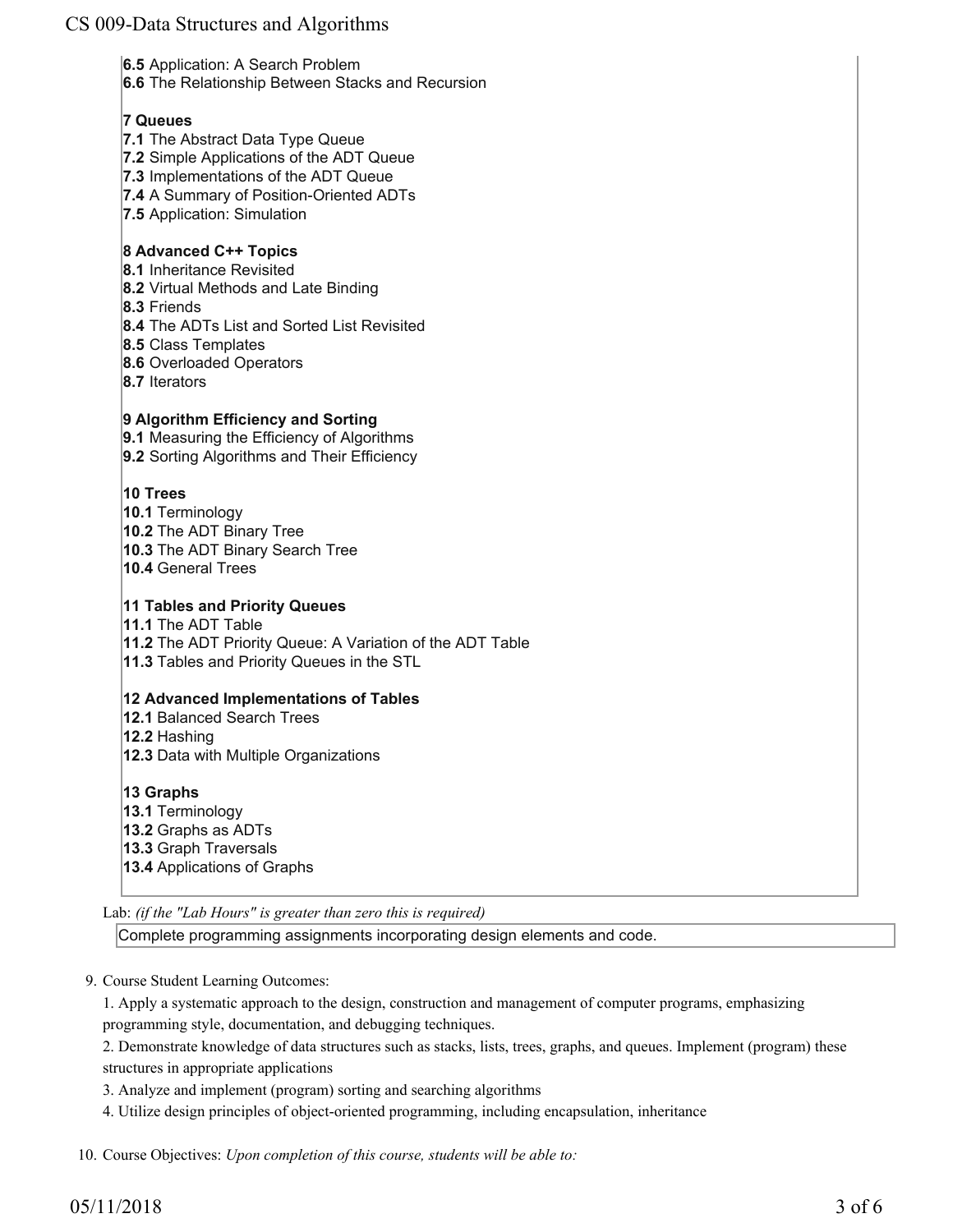- a. Compare iterative and recursive solutions for elementary problems such as factorial
- b. Implement, test, and debug simple recursive functions and procedures
- c. Determine when a recursive solution is appropriate for a problem
- d. Implement the user-defined data structures in a high-level language.
- e. Choose the appropriate data structure for modeling a given problem
- f. Compare alternative implementations of data structures with respect to performance
- g. Write programs that use each of the following data structures: arrays, strings, linked lists, stacks, queues, and hash tables
- h. Compare and contrast the costs and benefits of dynamic and static data structure implementations
- i. Discuss the computational efficiency of the principal algorithms for sorting, searching, and hashing
- j. Discuss the computational efficiency of the principal algorithms for sorting, searching, and hashing
- Methods of Instruction: *(Integration: Elements should validate parallel course outline elements)* 11.
	- a. Collaborative/Team
	- b. Individualized Study
	- c. Laboratory
	- d. Lecture
	- e. Supplemental/External Activity
	- f. Technology-based instruction
	- g. Tutorial
- 12. Assignments: (List samples of specific activities/assignments students are expected to complete both in and outside of class.) In Class Hours: 108.00

Outside Class Hours: 108.00

- a. In-class Assignments
	- 1. Take quizzes.
	- 2. Take tests.
	- 3. Participate in discussion.
	- 4. Develop original programs to solve given problems
- b. Out-of-class Assignments
	- 1. Read the text.
	- 2. Write descriptions of programs in pseudocode.
	- 3. Complete unfinished lab work.
	- 4. Take quizzes.
- 13. Methods of Evaluating Student Progress: The student will demonstrate proficiency by:
	- Laboratory projects
		- Computer programs
	- Group activity participation/observation
	- Team programming.
	- Mid-term and final evaluations
	- short answer essays and fill in the blank type midterms and cumulative final exam
- 14. Methods of Evaluating: Additional Assessment Information:
- 15. Need/Purpose/Rationale -- All courses must meet one or more CCC missions.

PO-GE C4.b - Language & Rationality (Communication & Analytical Thinking)

Raise questions and problems, formulating them clearly and precisely.

Gather, assess, and interpret relevant information.

 Compare and contrast ideas from conclusions and solutions based on relevant criteria and standards Recognize and assess assumptions, implications, and practical consequences of alternative systems of thought.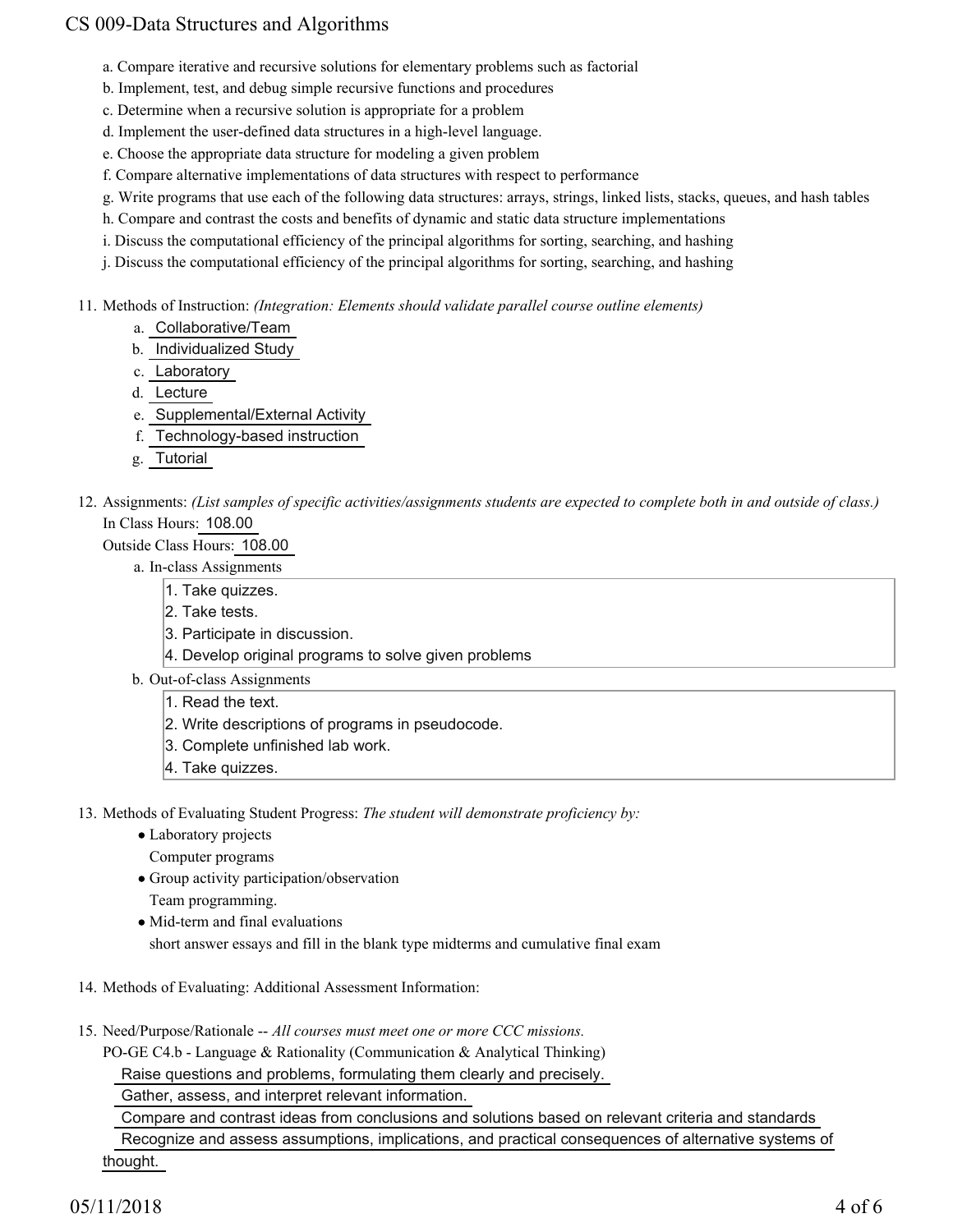Express solutions to complex problems using language and logic.

 Apply logical and critical thinking to solve problems; explain conclusions; and evaluate, support, or critique the thinking of others.

IO - Critical Thinking and Communication

Apply principles of logic to problem solve and reason with a fair and open mind.

Apply standard conventions in grammar, mechanics, usage and punctuation.

 Conduct research, gather and evaluate appropriate information, organize evidence into oral and written presentation, using proper MLA, APA, and other discipline-specific formats to cite sources.

 Utilizing various communication modalities, display creative expression, original thinking, and symbolic discourse.

#### 16. Comparable Transfer Course

| <b>University System</b> | <b>Campus</b>       | <b>Course Number</b> | <b>Course Title</b> | <b>Catalog Year</b> |
|--------------------------|---------------------|----------------------|---------------------|---------------------|
| <b>CSU</b>               | CSU San Bernardino  | Comp 182             | Data Structures     | 2010-2011           |
| UC                       | <b>UC</b> Riverside | CS 14                | Data Structures     | 2010-2011           |

17. Special Materials and/or Equipment Required of Students:

Required Material? <sup>18.</sup> Materials Fees:

## **Material or Item Cost Per Unit Total Cost**

19. Provide Reasons for the Substantial Modifications or New Course:

Periodic course review.

- a. Cross-Listed Course *(Enter Course Code)*: *N/A* b. Replacement Course *(Enter original Course Code)*: *N/A* 20.
- 21. Grading Method *(choose one)*: Letter Grade Only

#### 22. MIS Course Data Elements

- a. Course Control Number [CB00]: CCC000525441
- b. T.O.P. Code [CB03]: 70710.00 Computer Programming
- c. Credit Status [CB04]: D Credit Degree Applicable
- d. Course Transfer Status [CB05]: A = Transfer to UC, CSU
- e. Basic Skills Status [CB08]: 2N = Not basic skills course
- f. Vocational Status [CB09]: Advanced Occupational
- g. Course Classification [CB11]: Y Credit Course
- h. Special Class Status [CB13]: N Not Special
- i. Course CAN Code [CB14]: *N/A*
- j. Course Prior to College Level [CB21]: Y = Not Applicable
- k. Course Noncredit Category [CB22]: Y Not Applicable
- l. Funding Agency Category [CB23]: Y = Not Applicable
- m. Program Status [CB24]: 1 = Program Applicable
- Name of Approved Program *(if program-applicable)*: *N/A*

*Attach listings of Degree and/or Certificate Programs showing this course as a required or a restricted elective.)*

23. Enrollment - Estimate Enrollment

First Year: 15 Third Year: 15